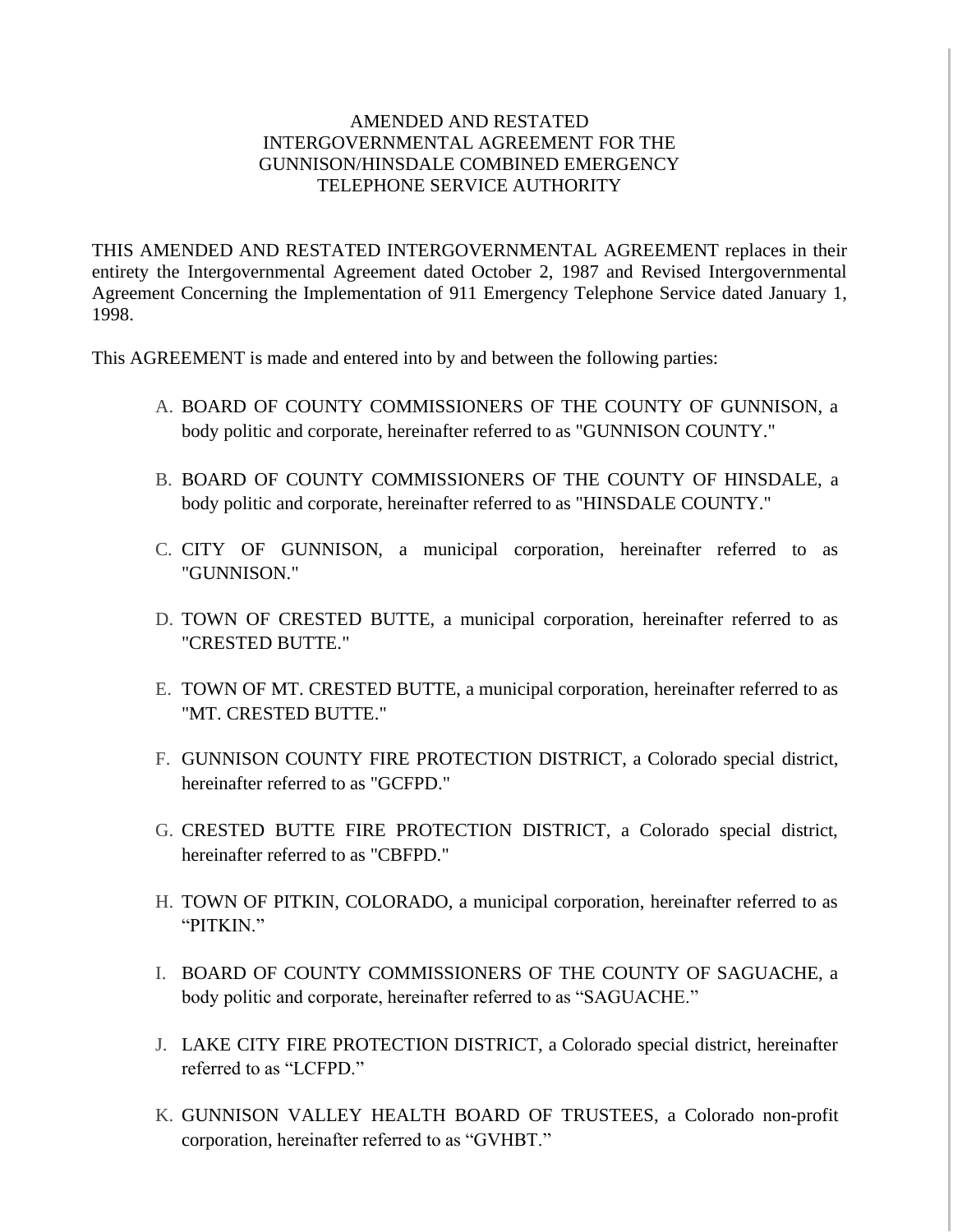#### WITNESSETH:

WHEREAS, Article XIV, Section 18(2)(a) of the Colorado Constitution, Part 2 of Article 1, Title 29, C.R.S, encourages and authorizes governments to cooperate and contract with one another to provide any function, service, or facility lawfully authorized to each; and

WHEREAS, pursuant to Article 11 of Title 29, C.R.S., the above-listed parties are delegated the power to enter into agreements for the purpose of providing emergency telephone service; and

WHEREAS, it would serve the public welfare and be in the best interest of all of the above-referenced parties to participate in the organization, administration, and common use of a central emergency telephone service authority; and

WHEREAS, the Gunnison/Hinsdale Combined Emergency Telephone Authority has been operating in portions of Gunnison, Hinsdale, and Saguache Counties pursuant to an Intergovernmental Agreement dated October 2, 1987 and revised Intergovernmental Agreement dated January 1, 1998; and

WHEREAS, the parties hereto wish to combine and place responsibilities and management of the City of Gunnison Communications Enterprise, the Gunnison Regional Communications Center, and the Gunnison Valley Communications Board under the umbrella of and within the powers of the Authority consistent with state statutes authorizing the same; and

WHEREAS, jurisdictional entities throughout Hinsdale, Saguache and Gunnison Counties, including multi-jurisdictional representation from law enforcement, fire protection, emergency medical services, and bodies politic, believe that a board with operational capacity will provide the most cost efficient and effective emergency dispatch services throughout the Gunnison Valley; and

WHEREAS, the member jurisdictions and residents of Hinsdale, Saguache and Gunnison Counties will benefit in terms of life safety and efficiency of service from a consolidated 9-1-1 Public Safety Answering Point (PSAP) providing services to the counties, municipalities, fire protection districts, and emergency medical service providers throughout the Gunnison Valley; and,

WHEREAS, the undersigned governmental entities wish to establish and maintain a consolidated PSAP located within the Gunnison Regional Communications Center; and

WHEREAS, the PSAP will provide improved police, fire, and emergency medical service communications within the boundaries of the participating jurisdictions; and

WHEREAS, the parties desire to enter into this Intergovernmental Agreement for the following purposes:

(1) to amend and restate the agreement by which the Gunnison/Hinsdale Combined Emergency Telephone Service Authority ("Authority") shall be responsible for administering the operation of the emergency telephone service program serving portions of Gunnison, Hinsdale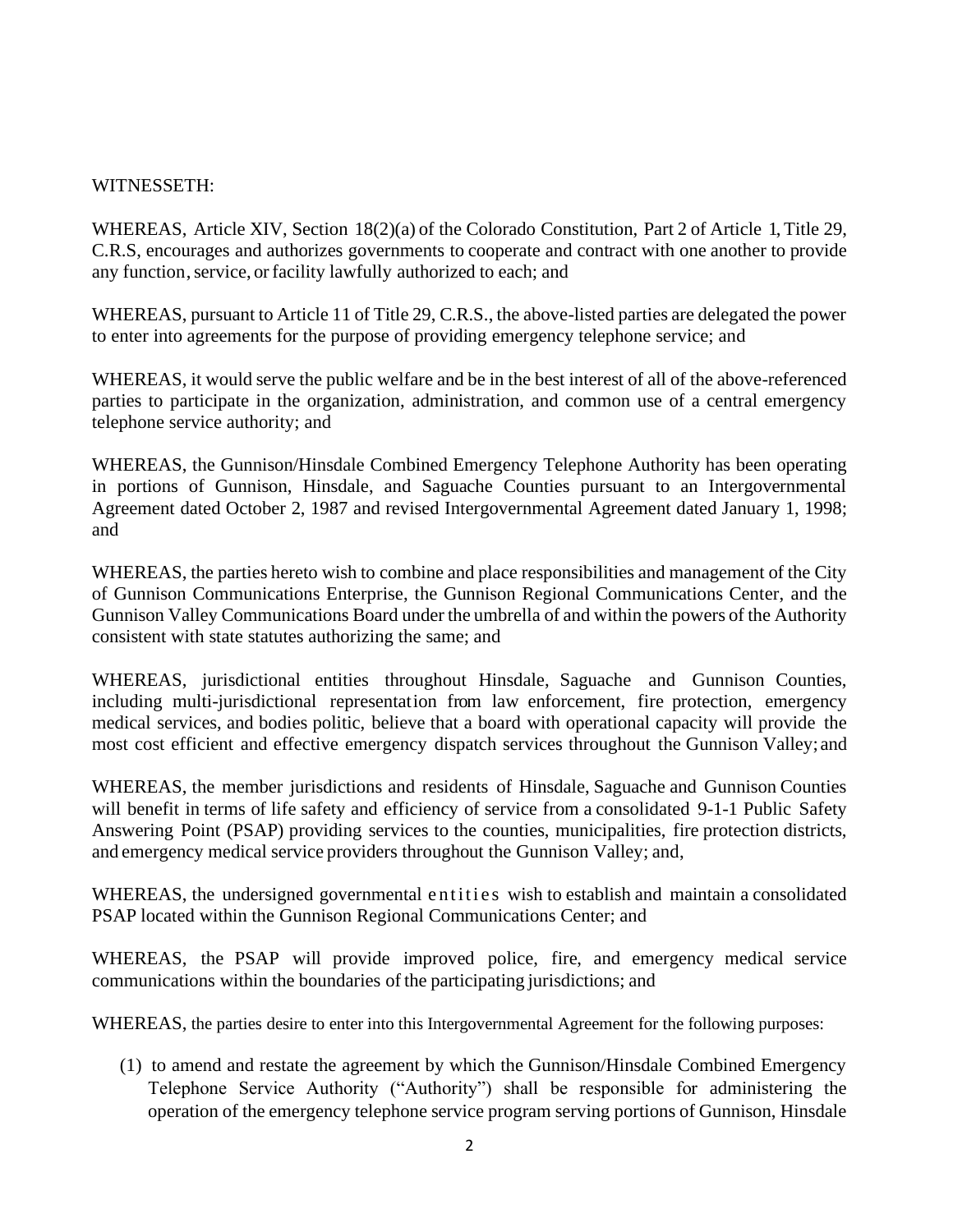and Saguache Counties with a wired, wireless, VoIP telephone service or services within the identified Public Service Answering Point (PSAP) boundaries, published by Intrado, 07//08/2008, Inc., historically identified with telephone exchanges 641,349,943,944 and 862; and

(2) to define the manner in which each of the parties will participate in the Authority.

NOW THEREFORE, in consideration of the mutual covenants hereinafter contained, the parties agree as follows:

#### **I. DEFINITIONS**

The definitions for the terms used in this Intergovernmental Agreement shall be the same as the definitions provided for those terms in 29-11-101, C.R.S.

#### **II. THE AUTHORITY BOARD**

- A. Membership. Membership of the Authority Board shall include representatives from the following parties to this Agreement. Each representative appointed shall have operational knowledge and experience related to emergency telephone service and shall be working in a field related to the services provided by the Authority:
	- 1) Gunnison County –one representative;
	- 2) Hinsdale County one representative;
	- 3) City of Gunnison one representative;
	- 4) Town of Crested Butte one representative;
	- 5) Town of Mt. Crested Butte one representative;
	- 6) Gunnison County Fire Protection District one representative;
	- 7) Crested Butte Fire Protection District one representative;
	- 8) Gunnison Valley Health Board of Trustees one representative;
- B. Future Membership. Any future entity that wishes to join the Authority as a Board Member must meet a threshold burden in order to qualify for Membership, which threshold will be determined by the Board and set forth in the Bylaws. The Board shall vote on such application in accordance with the terms of the Bylaws. Members that no longer meet the minimum service threshold established by the Board may be removed from membership by vote of the Board taken in accordance with the terms of the Bylaws.
- C. Non-Member Users. Non-Member users are those agencies whose use is less than one percent (1%) of the Gunnison Regional Communications Center's total services based on that agencies' Computer-Aided Dispatch "CAD" Radio Logs for the prior calendar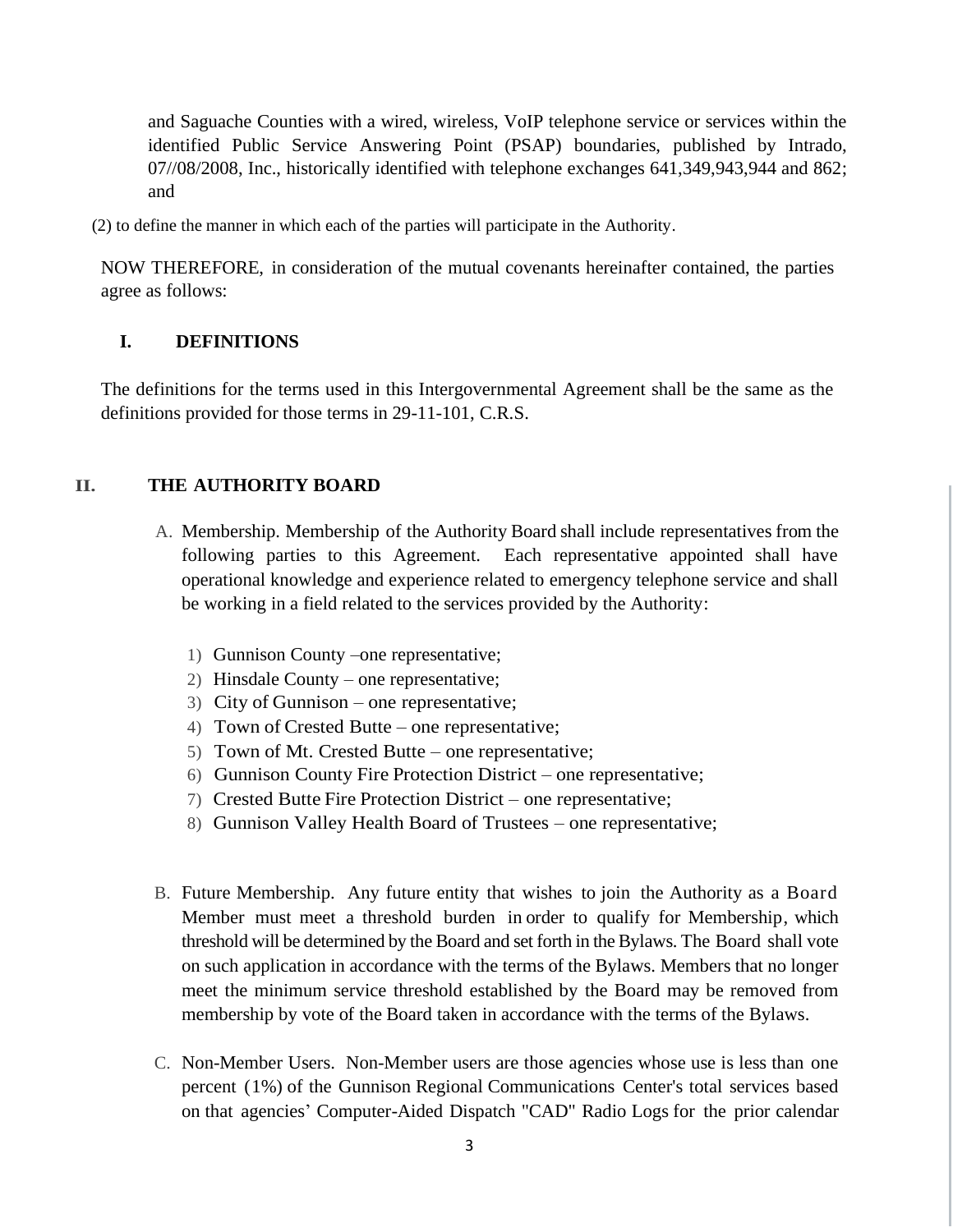year. Non-Member users and fee payers for services provided by the Authority that do not meet the minimum threshold may not vote in Board meetings. Input may be provided and the Authority Board should work to consider such input when voting.

D. Board of Directors. Each member shall have one vote at board meetings and shall comprise the Board of Directors. The individual casting a vote shall be selected by his or her respective governing board, council, commission, or entity and shall be appointed by formal action or resolution. Terms of such appointments shall be in effect until modified or revoked by his or her respective governing board, council, commission, or entity. The Board of Directors shall elect officers of the Board.

#### **III. RULES AND REGULATIONS**

The Board of Directors of the Authority shall pass bylaws to further delineate the operation of Authority, such to be in compliance with and not in conflict with this Agreement.

#### **IV. POWERS OFTHE GOVERNING BODY**

- A. **Dispatch Services**. One purpose of the Authority is to operate the Gunnison Regional Communications Center, located at 910 W. Bidwell, Gunnison, Colorado 81230, to provide emergency dispatch services throughout the jurisdictions and service areas occupied by its Members and users. The Board of Directors shall have authority over the Executive Director of the Authority performing services related to this Agreement.
- B. The Executive Director is the supervisor of the employees of the Authority (Dispatch Personnel). The Executive Director may hire, terminate, or discipline such employees. Such employees will initially, unless or until changed by the Board of Directors in the Bylaws, work under the umbrella of the City of Gunnison for benefit, human resource, and administrative purposes. The Executive Director shall utilize City of Gunnison human resource procedures in dealing with employee matters, unless otherwise stated in the Bylaws.
- C. Emergency Telephone Service. The parties hereto agree that the Authority shall be empowered with the authority to contract for the installation and operation of an emergency telephone service and may pay such costs by collecting an emergency telephone charge for such service in the service area which is within the jurisdiction and authorized by this Intergovernmental Agreement and by ordinance or resolution of the respective parties hereto. The Authority is hereby authorized to collect an emergency telephone charge up to the amount authorized by state statute, C.R.S. 29-11-101, et. seq., without Public Utility Commission approval, upon each exchange access facility and each wireless communications access in those portions of the service area for which emergency telephone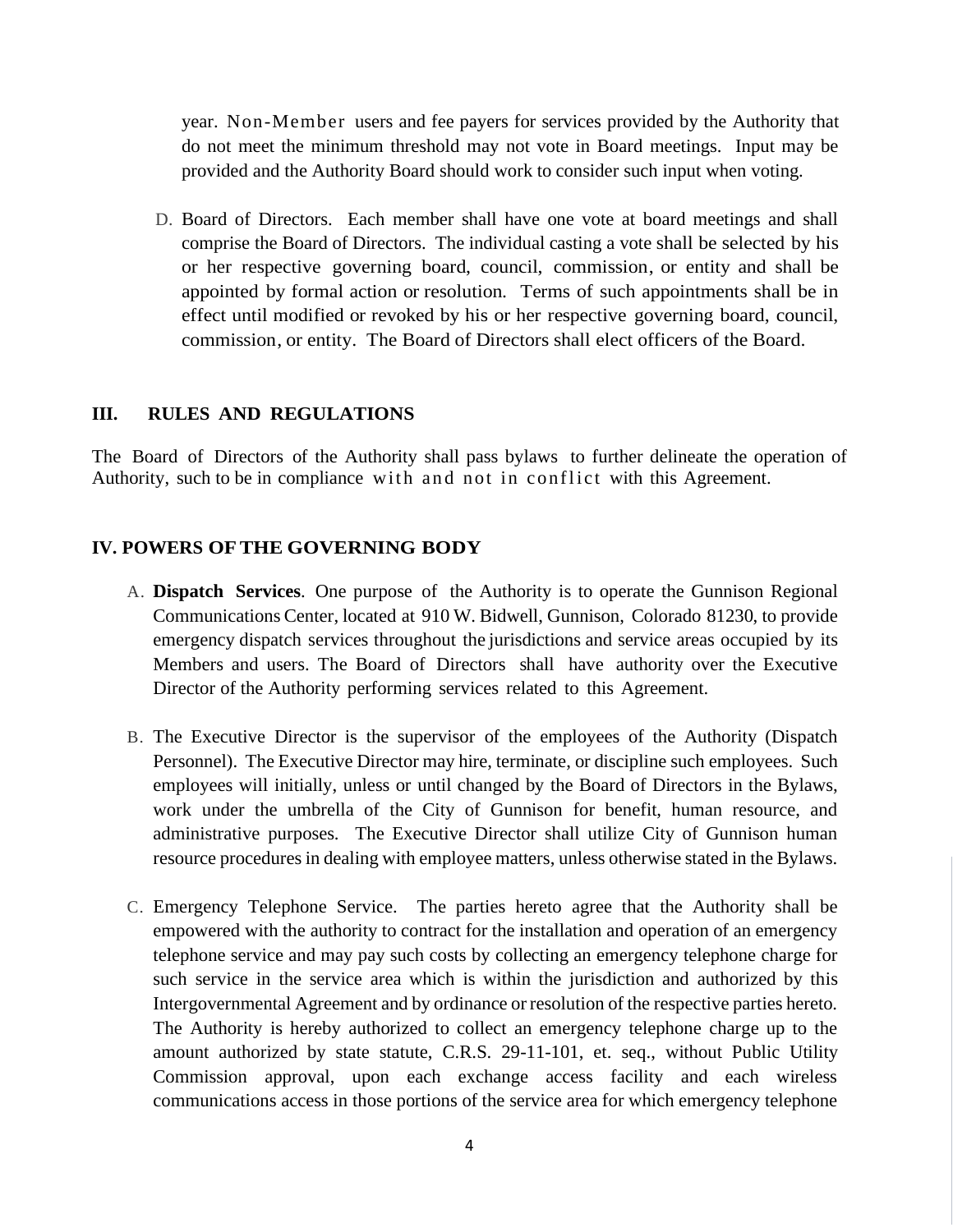service is to be provided. The funds so collected shall be spent solely to pay for the cost of equipment and installation thereof and monthly recurring charges of service suppliers and basic emergency service providers for the emergency telephone service; reimbursement of the cost of the wireless carriers and basic emergency service providers for equipment changes necessary for the provision or transmission of the wireless automatic location identification or wireless automatic number identification to a public safety answering point when such services become available; other costs directly related to the continued operation of the emergency telephone service; and for personnel expenses necessarily incurred for a public safety answering point, all as provided in 29-11-104, C.R.S. Funds collected from the charges imposed shall be credited to a cash fund, apart from the general fund of any of the public agency parties under this Intergovernmental Agreement. Any monies remaining in such cash fund at the end of any physical year shall remain therein for payments during any succeeding year.

If the emergency telephone service is discontinued, monies remaining in the fund after all payments to the service suppliers, basic emergency service providers, all equipment suppliers, and other purposes authorized herein, shall be transferred to the general fund of each public agency party under this Intergovernmental Agreement proportionately. In addition, the Authority may do any other act as may be necessary for the continued operation of the emergency telephone service, including, specifically, the ability to negotiate with equipment vendors and service suppliers for the purpose of obtaining the benefit of technological developments which the Authority deems necessary to improve or enhance the quality and efficiency of service to be provided to the users.

Equipment located at each of the repeater sites are owned individually by party entities at this time. An entity may convey its equipment to the Authority, and responsibility for the maintenance, repair and replacement of such equipment will be determined between that entity and the Authority, or the member may maintain ownership of its equipment and shall be responsible for its own maintenance, repair and replacement as such becomes necessary.

- D. Reports. Parties to this Agreement shall receive regular management reports, which shall consist of financial, personnel, and operational information. The Board of Directors shall also receive regular dispatch reports, which shall provide the following information: CAD incidents, CAD radio log, and radio push to talk. Parties are entitled to receive any additional reports or information concerning the financials, management, and operations of the Authority upon request, allowing a reasonable time for response depending onthe scope of the report. Parties shall not be charged for any requested report or information.
- E. Ownership of Records and Data. All records of the Authority related to calls dispatched, including electronically stored data, geographic information system ("GIS") data, computer aided dispatch ("CAD") data, and audio tapes, shall be collectively owned by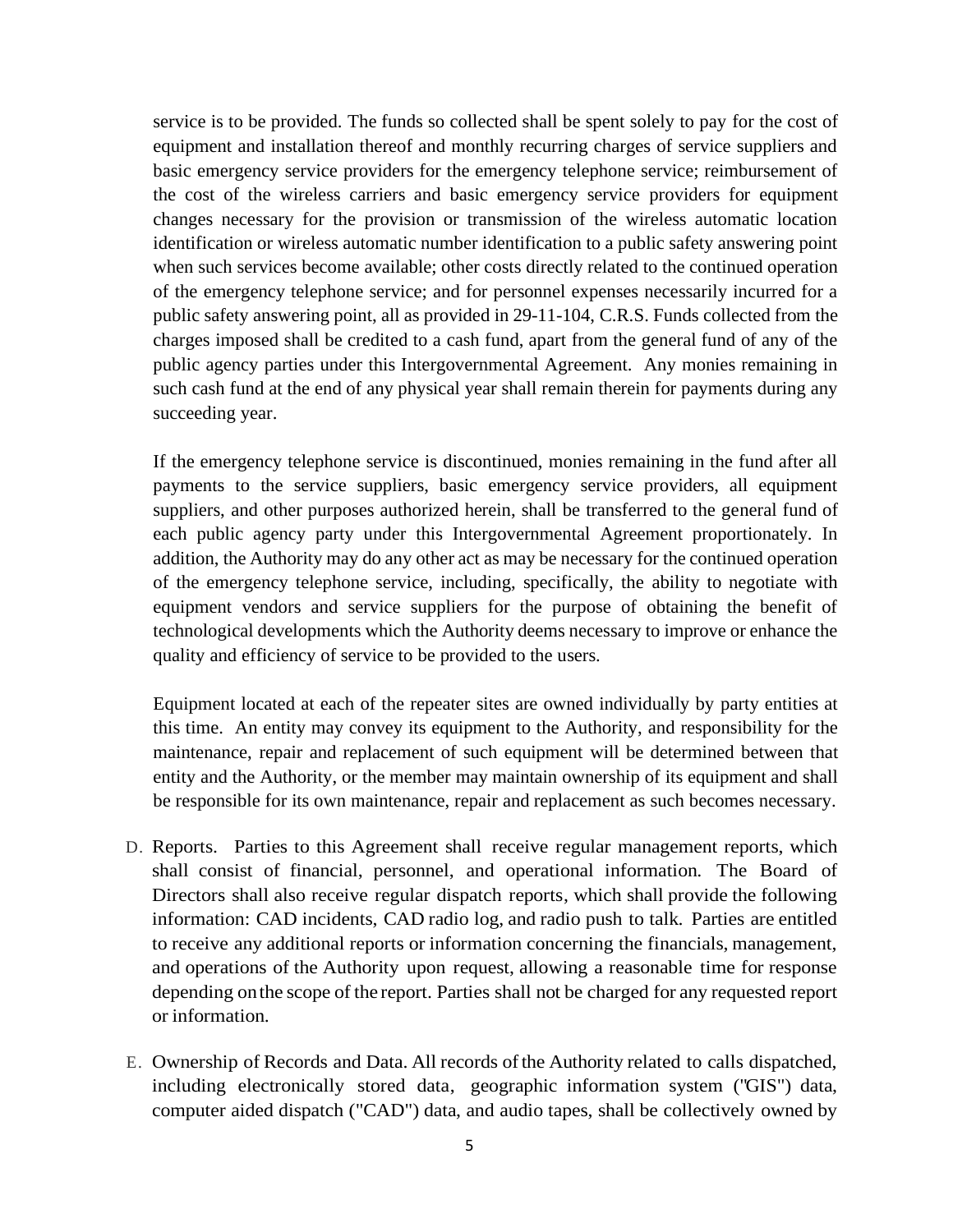the Authority. Copies of any such records may be made at any party's request, and shall not be disposed of without prior authorization from, or in compliance with a retention schedule adopted by, the Board of Directors.

- i. Access to Data. Each party and user shall have access to all data and audio recordings maintained by the Authority for use in internal analysis and criminal investigations. It is the responsibility of each party or user to provide any criminal justice records for case filing purposes directly to the respective courts or district attorney's office(s).
- ii. Colorado Open Records Act. Records owned, created, or maintained by the Authority shall be subject to the provisions and limitations of C.R.S. § 24-72-201, et. seq.

## **V. BOOKS AND RECORDS**

A. Records and Accounts. The Board of Directors shall maintain adequate accounting of its funds, properties, business transactions, annual audits or exemptions, and such records shall be open to inspection at any reasonable time by the parties, their attorneys, or agents. Such accounting shall be in compliance with Generally Accepted Accounting Principles and in compliance with various reporting requirements as imposed by statute, especially with regard to the collection and expenditures of telephone surcharges as provided by statute.

Annual Audit. The books and records of the Board of Directors shall be subject to an annual audit. The audit shall be conducted by an independent Certified Public Accountant licensed to practice in the State of Colorado.

## **VI. DEFAULT**

- A. Intent to Terminate. In the event that any party fails to pay its share of the operating expenses due or to perform any of its covenants and undertakings under this Agreement, the Authority shall consider that party in default and shall provide written notice of intent to terminate the defaulting party from membership in the Board of Directors of the Authority. Notice of default shall be provided to the defaulting party's governing board, council, or entity, providing such party thirty days from the date of such notice to cure the default. Upon failure to cure, the defaulting party shall no longer have voting rights, and shall not be entitled to have representation on the Board of Directors.
- B. Forfeiture. Any party which is terminated under the provisions of this section shall forfeit all right, title and interest in and to any property or funds acquired or held by the Authority to which the party may otherwise be entitled upon the dissolution of this Agreement. This section is not intended to limit the right of any party to this Agreement to pursue any and all other remedies it may have for breach of this agreement.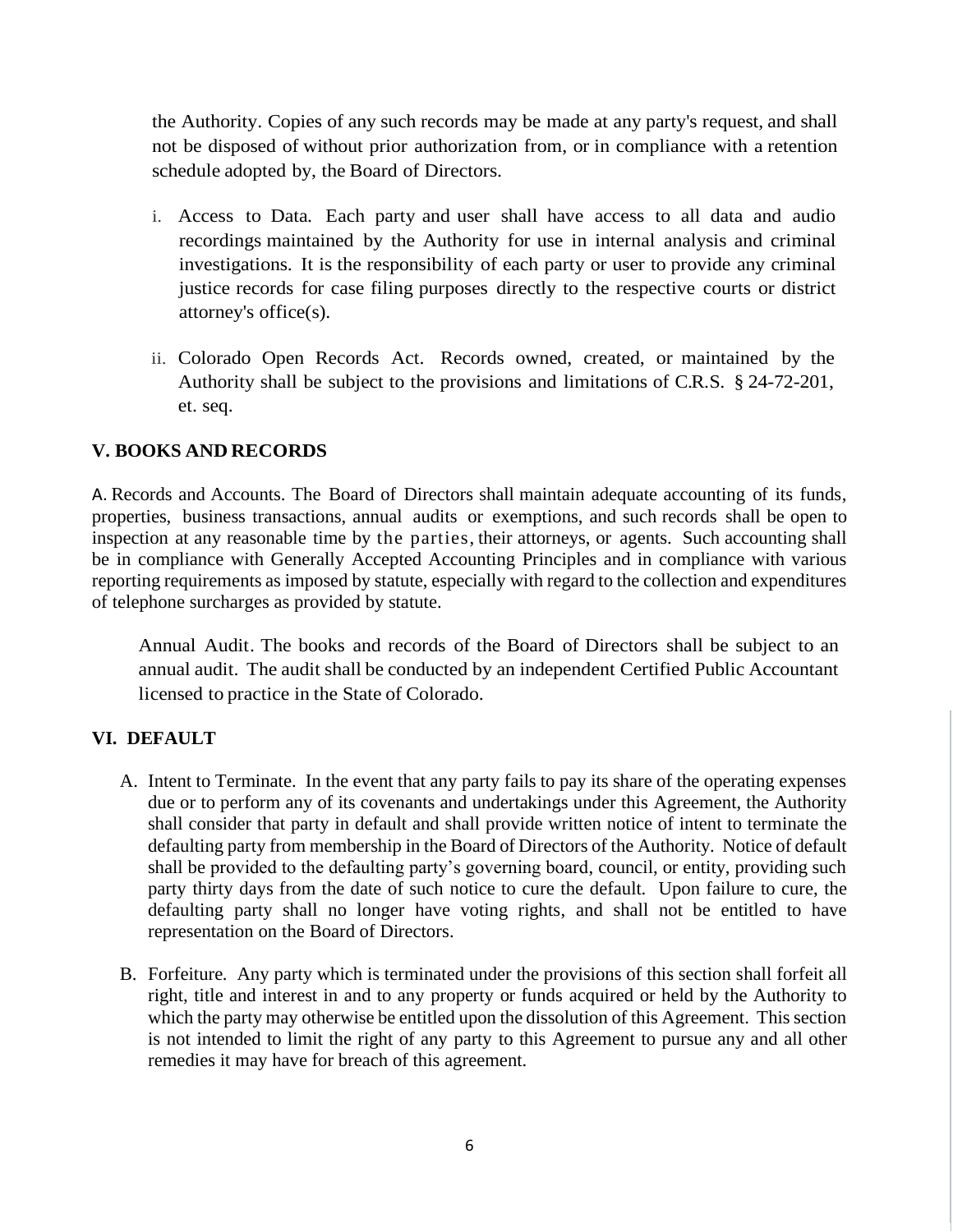## **VII. TERM AND TERMINATION OF AGREEMENT**

- A. Term. This agreement shall become effective 30 days following the date the last party signs the Agreement. Thereafter, it shall remain in full force and effect, subject to amendments, unless or until terminated by a majority of the parties hereto.
- B. Termination. This agreement, or any party's participation in this agreement, may be terminated by written notice from the party or parties to the Authority at least 180 days prior to January 1 of any given year.
- C. Dissolution. Upon termination by mutual agreement of a majority of the parties to this agreement, the powers granted to the Authority under this agreement shall continue to the extent necessary to make an effective disposition of the property, equipment, and monies required or held pursuant to this agreement.
- D.Annual Appropriation. The parties' financial obligations under this Agreement and the renewal of this Agreement are specifically contingent upon annual appropriation of funds sufficient to perform such obligation.

## **VIII. MISCELLANEOUS**

- A. Notices. Any notice demand or request provided for or required by this Agreement shall be in writing and shall be deemed properly given if delivered in person, by facsimile, by e-mail, or by certified mail, postage prepaid to a party at the address of that party.
- B. Amendment. This agreement may be amended by the parties from time to time, which amendment shall be in writing and executed by all the parties hereto.
- C. Governing Law. This Agreement shall be governed by, and construed in accordance with, the laws of the State of Colorado and venue for any legal action arising out of this Agreement shall be Gunnison County, Colorado.
- D. Severability. If any provision of this agreement or the application hereof to any party or circumstance is held to be invalid, such invalidity shall not affect other provisions or applications of the agreement which can be given effect without the invalid provision or application, and to this end the provisions of the agreement are declared to be severable.
- E. Integration. This Agreement constitutes the entire agreement between the parties and no additional or different oral representations, promise, agreement or any prior versions of this agreement shall be binding on any party with respect to the subject matter of this Agreement.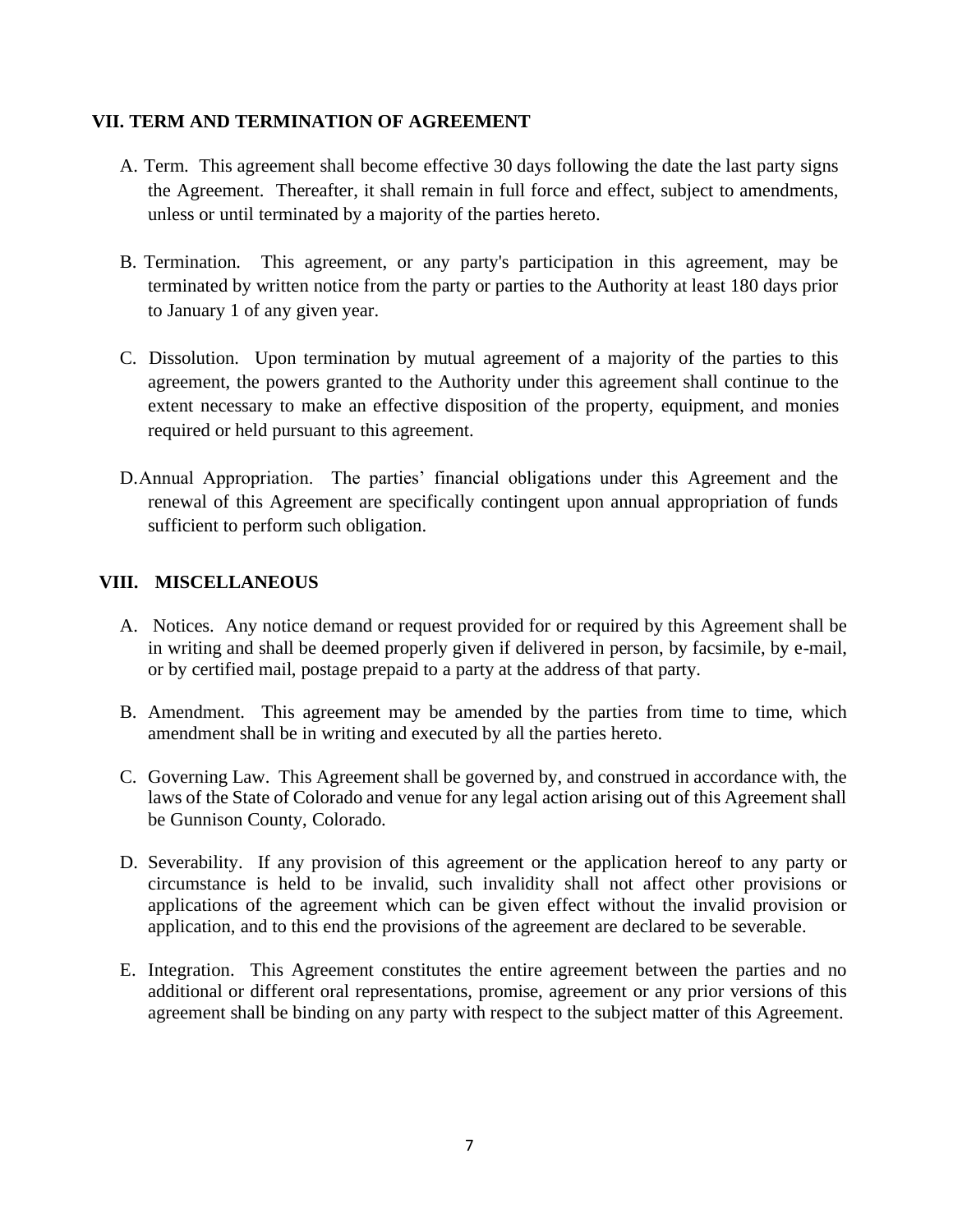F. Governmental Immunity. Nothing in this Agreement shall be construed or deeded as a waiver of any and all rights and protections of any party, board member, or employee under the Colorado Governmental Immunity Act, Section 24-10-101, et. Seq., C.R.S., or the immunity provisions set forth in Section 29-11-105, C.R.S. Further, nothing in this Agreement shall be construed as creating any duty to indemnify between the parties.

G. Counterparts. This Agreement may be executed in counterparts.

IN WITNESS WHEREOF, the parties hereto have caused their representatives to affix their respective signatures hereto, as of the day and year hereinabove set forth.

BOARD OF COMMISSIONERS OF THE COUNTY OF GUNNISON

 $\mathbf{B} \mathbf{y}$ 

\_\_\_\_\_\_\_\_\_\_\_\_\_\_\_\_\_\_\_\_\_\_\_\_\_\_\_\_\_\_

ATTEST:

Clerk

BOARD OF COUNTY COMMISSIONERS OF THE COUNTY OF HINSDALE

 $\mathbf{B} \mathbf{y}$ 

\_\_\_\_\_\_\_\_\_\_\_\_\_\_\_\_\_\_\_\_\_\_\_\_\_\_\_\_\_\_

ATTEST:

Clerk

CITY OF GUNNISON

 $\mathbf{B} \mathbf{v}$ 

\_\_\_\_\_\_\_\_\_\_\_\_\_\_\_\_\_\_\_\_\_\_\_\_\_\_\_\_\_\_

ATTEST:

Clerk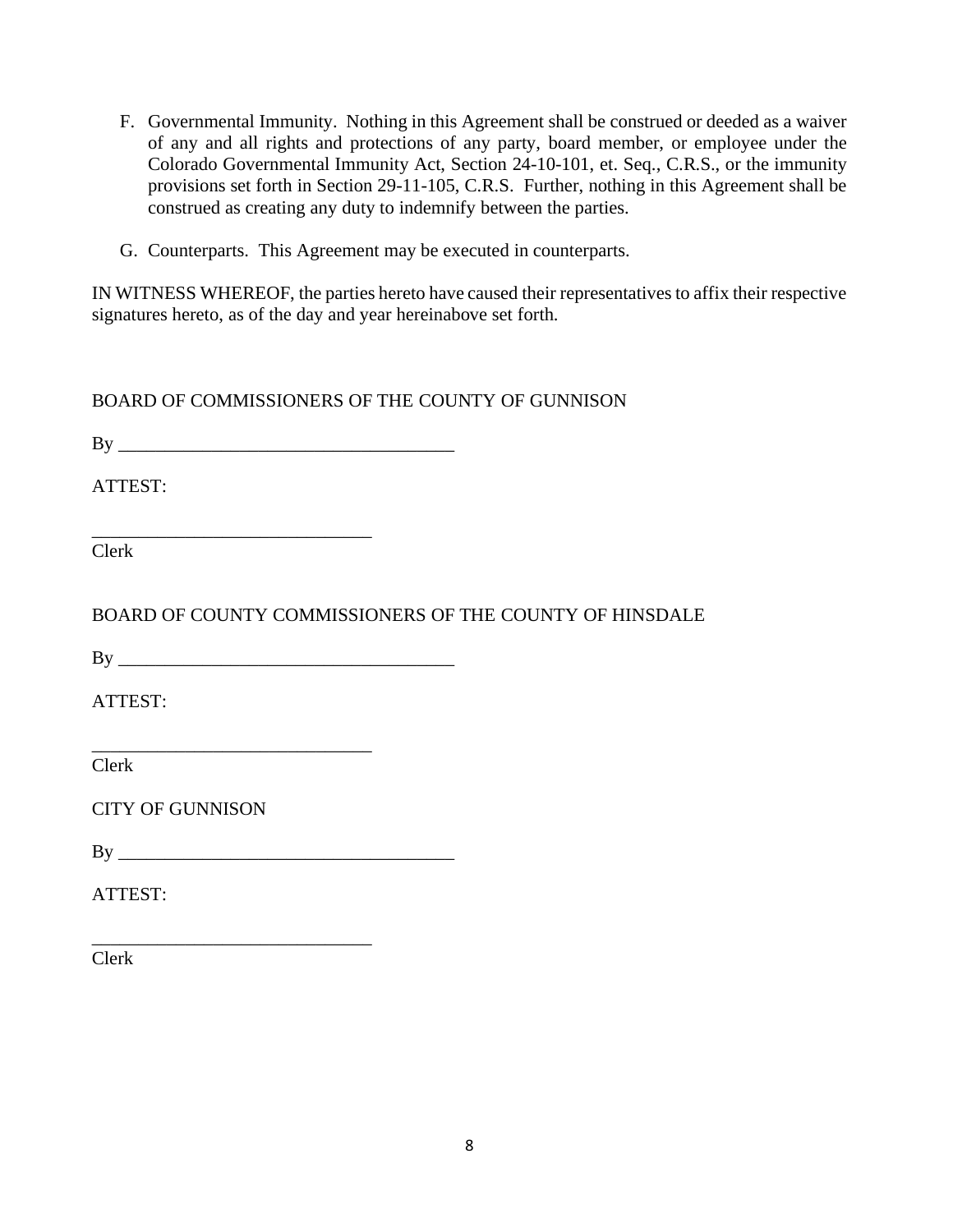| <b>TOWN OF CRESTED BUTTE</b>                                                                                                                                                                                                        |
|-------------------------------------------------------------------------------------------------------------------------------------------------------------------------------------------------------------------------------------|
|                                                                                                                                                                                                                                     |
| ATTEST:                                                                                                                                                                                                                             |
| Clerk                                                                                                                                                                                                                               |
| TOWN OF MT. CRESTED BUTTE                                                                                                                                                                                                           |
|                                                                                                                                                                                                                                     |
| ATTEST:                                                                                                                                                                                                                             |
| Clerk                                                                                                                                                                                                                               |
| <b>GUNNISON COUNTY FIRE PROTECTION DISTRICT</b>                                                                                                                                                                                     |
|                                                                                                                                                                                                                                     |
| ATTEST:                                                                                                                                                                                                                             |
| Secretary                                                                                                                                                                                                                           |
| CRESTED BUTTE FIRE PROTECTION DISTRICT                                                                                                                                                                                              |
|                                                                                                                                                                                                                                     |
| ATTEST:                                                                                                                                                                                                                             |
| Secretary                                                                                                                                                                                                                           |
| <b>TOWN OF PITKIN</b>                                                                                                                                                                                                               |
| By <u>superior and</u> the set of the set of the set of the set of the set of the set of the set of the set of the set of the set of the set of the set of the set of the set of the set of the set of the set of the set of the se |
| ATTEST:                                                                                                                                                                                                                             |
| Clerk                                                                                                                                                                                                                               |